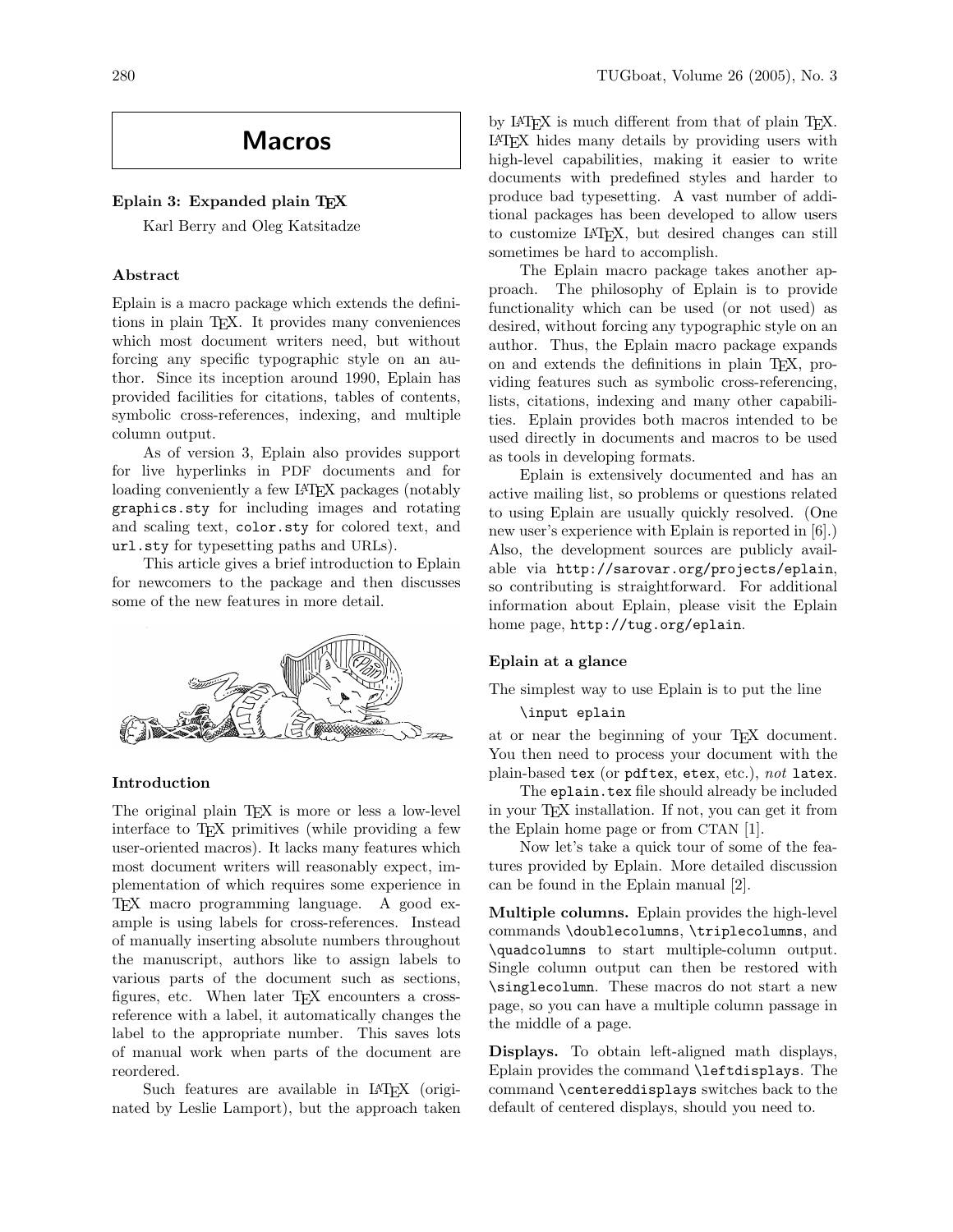Lists. Eplain provides for arbitrarily nested lists that can be either numbered (\numberedlist ... \endnumberedlist) or bulleted (\unorderedlist ... \endunorderedlist). In both kinds of lists, you begin an item with \li, which accepts a crossreference label as an optional argument. As with practically everything else, Eplain provides many parameters for customizing the lists.

Checking for PDF output. Eplain incorporates ifpdf.sty, written by Heiko Oberdiek, which provides an \ifpdf switch for detecting whether PDF or DVI is being emitted by TEX.

Verbatim. Eplain supports both in-line verbatim text (with the construct **\verbatim**  $\langle verbatim \ text \rangle$ |endverbatim) and typesetting the contents of an entire file verbatim (\listing{ $\{filename\}$ ). The verbatim listing produced by \listing can have optional line numbers in a customizable format.

Footnotes. Eplain extends the definitions of plain TEX to support automatically numbered footnotes (\numberedfootnote) and to allow general customization of footnote spacing, rules, etc.

Arrow theoretic diagrams. Eplain incorporates macros (written by Steven Smith) for drawing commutative diagrams. This capability is similar to that found in LATEX's picture mode for drawing slanted lines and vectors of certain directions, and depends upon the LAT<sub>E</sub>X font line10.

Cross-references. Referring readers to other parts of your document is a basic need for authors; but putting literal page, section, equation, or whatever numbers in the text is of course undesirable.

Eplain therefore supports symbolic cross-referencing, both generically (with \definexref to define labels, and \ref and its variants to refer to them) and specifically to page numbers (\xrdef and \xref) and (sub)equations (\eqdef, \eqsubdef, \eqref and variants).

Citations. The citation macros provided by Eplain are designed to work with the BIBT<sub>EX</sub> program, written by Oren Patashnik. The macros are defined in a separate source file, btxmac.tex (which can also be used on its own, without the rest of Eplain).

Citations are typeset with the  $\cite{label}\$ command. The actual bibliography is produced with the **\bibliography** command (which reads the requested .bib files), and the bibliography style can be selected by \bibliographystyle. Many macros and parameters are provided for fine-tuning the formatting of citations and the bibliography.

Contents. Producing a table of contents that is both useful and aesthetic is one of the most difficult design problems in any work. Therefore Eplain does not attempt to solve the design problem; instead, it merely provides helper macros (\writetocentry and \writenumberedtocentry) for collecting the raw data for a table of contents, using an auxiliary file with extension .toc (and the same base name as your document). During the next run of TFX on the document, the collected information is read at the place(s) where you call the Eplain-provided \readtocfile to produce the table of contents.

To obtain a nicely typeset table of contents you will need to define one macro per contents entry type (chapters, sections, etc.), to specify the styles of the entry types.

This functionality can be reused for other kinds of contents lists, such as lists of figures and lists of tables. Invoking \definecontentsfile{ $\{abbrev\}$ } creates a set of the macros with which you can manage your own contents lists, with  $\langle abbrev \rangle$ replacing toc in the macro names and file name extension of the intermediate file.

Indexing. Eplain provides macros to produce raw material for an index in the form accepted by the MakeIndex program, and to typeset the sorted index produced by MakeIndex.

Besides specifying the basic index entries, the indexing commands facilitate indexing of people's names, creating subentries, "see ..." and "see also . . . " entries, page ranges, and entries with page numbers set in a different style (italicized, underlined, etc.). Eplain also supports specifying explicit sort strings; for example, in mathematics, it is usually desirable to typeset  $\pi$  with  $\phi$ sort it as pi.

Setting \indexproofingtrue instructs Eplain to typeset index terms in the margin of each page, for help when proofreading.

Programming definitions. Numerous helper definitions turned out to be useful when implementing Eplain's user-level features. Many of these are documented and available to Eplain users on the chance that people writing other macros will also find them useful. Among them are: "inner" variants of \newcount and friends which can be called inside other macros; a \for macro for iteration over a comma-separated list of items; macros for defining general hooks and properties and named environments; macros for managing auxiliary files and manipulating character category codes; and many others.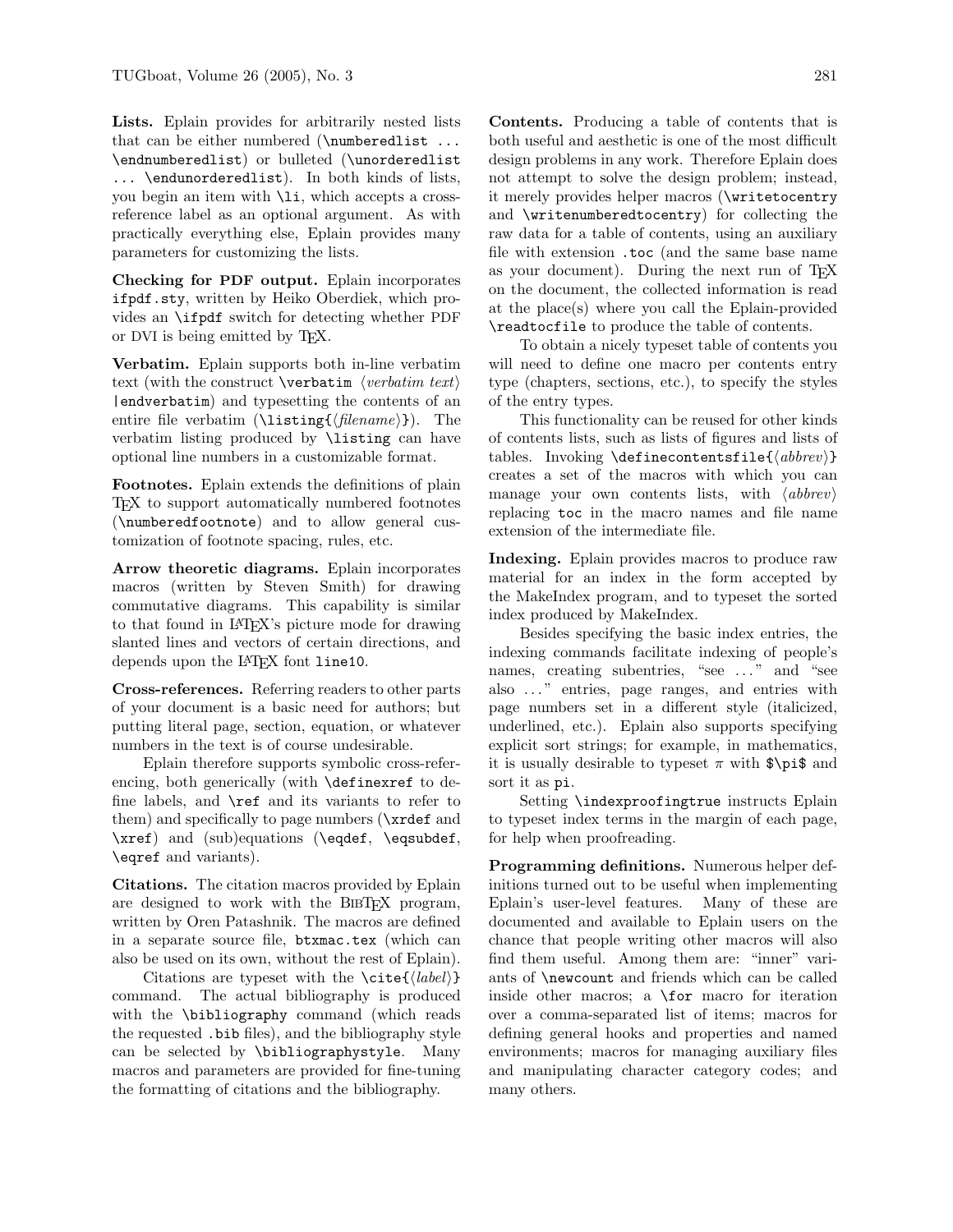Miscellaneous. Eplain also provides nifty typesetting conveniences such as rules with adjustable default width, height and depth; solid and unfilled boxes of specified dimensions, and boxed text; the time and date in various formats; fractions; long pathnames, electronic mail addresses and URLs (this support comes from path.sty, written by Nelson Beebe and Philip Taylor); and various T<sub>F</sub>Xrelated logos (from texnames.sty, compiled by Nelson Beebe). Finally, when things inevitably go wrong, there are macros for tuning the diagnostic output.

## $L^2E[X]$  packages in  $(E)$  plain

In version 3.0, which was released in September 2005, Eplain acquired the capability to load some LATEX packages. You may find this feature of Eplain useful when working with plain TEX, even if you do not plan to use the rest of Eplain. Eplain uses David Carlisle's miniltx.tex [4] for this (described below), with extensions to support package options and a few other features.

Of course, most LATEX packages don't make sense under plain T<sub>EX</sub>; the overwhelming majority of LATEX packages that have been developed can't be used with Eplain, or plain TEX in general. However, some packages provide general capabilities which in principle are independent of the LATEX engine.

The graphics bundle is a notable example; it provides for graphics inclusion and also rotating, scaling and coloring of text. These features are not provided by TEX itself; instead the packages must rely on the capabilities of the output driver (typically for PostScript or PDF) to do the job.

These features are just as useful in plain T<sub>EX</sub> as they are in LATEX, but instead of rewriting all the packages in the graphics bundle for plain T<sub>F</sub>X, the LAT<sub>F</sub>X3 team developed miniltx.tex, a "mini-LATEX environment", which provides stubs for or simplified parts of LAT<sub>EX</sub> used by the packages in the graphics bundle, so that those packages can be loaded in plain TFX after loading miniltx.tex.

The definitions in miniltx.tex were designed with the graphics packages in mind; therefore these definitions are generally not sufficient for loading other packages. Furthermore, miniltx.tex provides no support for specifying package options. So Eplain builds on top of miniltx.tex to support package options and a few additional packages.

Loading LAT<sub>E</sub>X packages. To load a LAT<sub>E</sub>X package in Eplain, call \usepackage (the same name is used in  $IATFX$ ), wrapped in a \beginpackages  $\ldots$ 

\endpackages block. This block serves as a substitute for LATEX's preamble, so it is best to specify only one such block per TEX job. For example:

```
\beginpackages
  \usepackage{graphicx,color}
  \usepackage{url}
\endpackages
```
will load the graphicx, color and url packages, with no options.

The following LATEX packages (all on CTAN) are known to work under Eplain:

- autopict (IAT<sub>EX</sub> picture mode);
- color (color support);
- graphics, graphicx (graphics inclusion);
- psfrag (overlay LATEX onto EPS figures);
- url (smart line breaking for URLs).

We hope to support other packages in the future.

Implementation. For those who may be interested in the TEXnical details, here is an overview of the extensions made by Eplain to miniltx.tex.

- We redefine the \DeclareOption macro (a no-op in miniltx.tex) to save the code implementing the option. Next, we redefine the \ProcessOptions and \ExecuteOptions macros to execute the code which enables relevant options (they are defined as no-ops by miniltx.tex). Also, we implement the star ('\*') option to declare a default option handler, used to process undeclared options.
- We define \PassOptionsToPackage (missing in miniltx.tex) to let packages pass options to other packages which they load.
- We define \AtBeginDocument to accumulate its arguments for execution at the end of the \beginpackages ... \endpackages block, instead of the immediate execution defined by miniltx.tex. Also, \AtEndOfPackage (missing from miniltx.tex) is defined to delay execution of the argument until after the current package is loaded.
- In \ProvidesFile and \ProvidesPackage, we define the macros  $\ver{\space}$ (package).sty and  $\langle \text{verc}(\text{filename}) \cdot \langle \text{ext} \rangle$ ; these are used by some packages to detect that a package or a file has been loaded. (When a package is requested which has already been loaded, Eplain currently displays an error message; it does no checking for the legitimate situation of a package having already been loaded with a superset of the options in the second request.)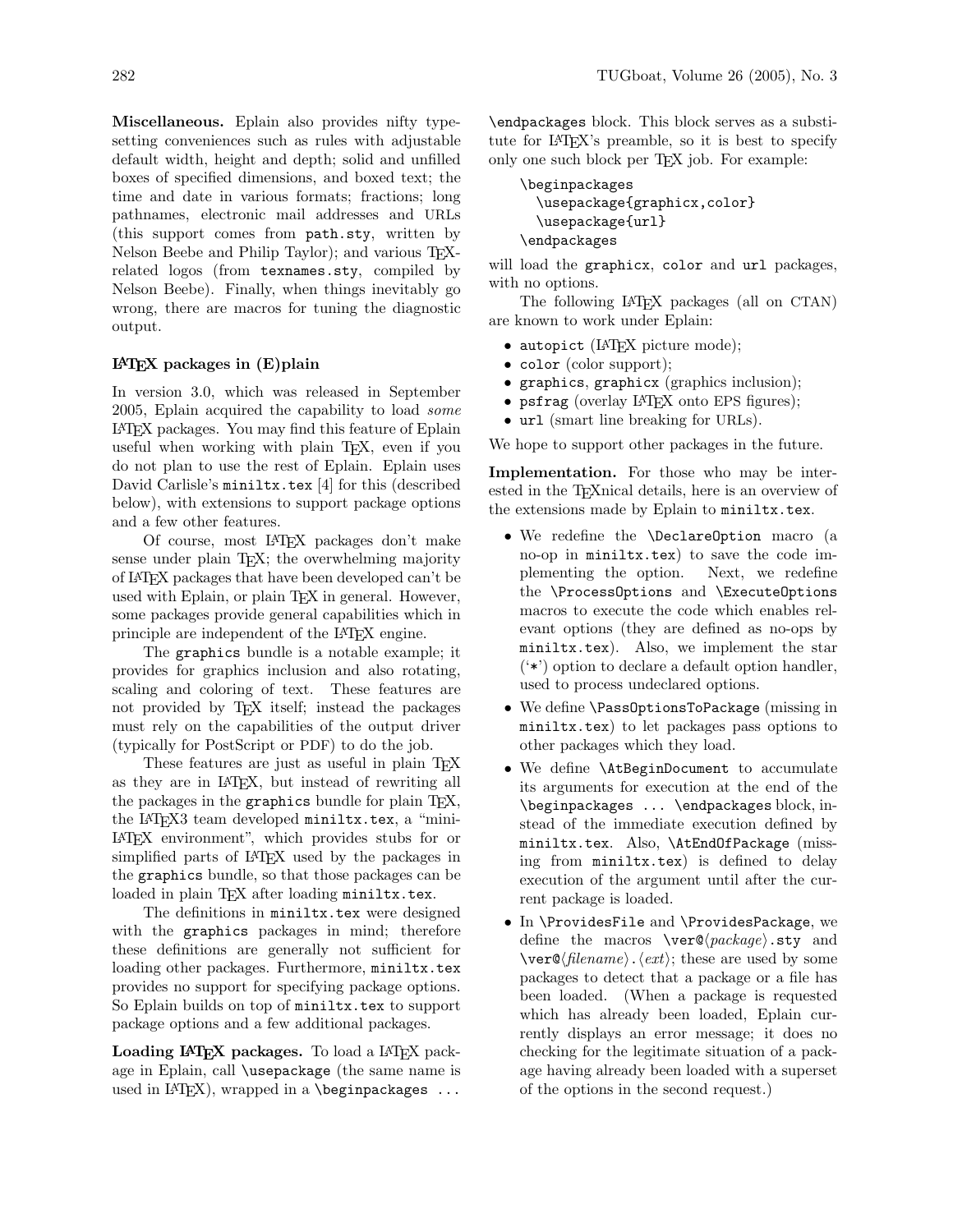- \ProvidesPackage also checks that the date of the package is not older than the date specified by the user in \usepackage.
- \RequirePackage is redefined to save all extant parameters before loading other packages, and restore them afterwards. That way, if a recursively loaded package loads other packages, or defines its own options or \AtEndOfPackage commands, they do not interfere with the state of the upper-level package.

## Hyperlinks

Another feature of Eplain which is new in version 3 is the ability to create live hyperlinks in PDF documents through pdfT $FX$  or dvipd $fm(x)$ .

Hyperlink drivers. Since, in addition to pdfT<sub>E</sub>X, there are several .dvi processors with the ability to generate PDF files with hyperlinks, the hyperlink support in Eplain has a two-layered structure: 1) hyperlink drivers, which provide low-level hyperlink commands (primitives in the case of pdfT<sub>E</sub>X and \special commands in case of .dvi processors); and 2) user commands, which are the same across the drivers (but supporting different subsets of functionality, depending on the driver's capabilities).

Currently, Eplain has two drivers: pdftex for pdfTEX, and dvipdfm for dvipdfm and dvipdfmx. We hope to add more drivers in the future.

One other pseudo-driver named nolinks is beneficial when one wishes to typeset a document both with and without hyperlinks.<sup>1</sup>

Eplain comes with the hyperlink support disabled by default (for various reasons). To enable hyperlinks you specify:

 $\text{length}$ yperlinks $[\langle driver \rangle]$ 

after you have loaded Eplain in your document. If the optional argument,  $[\langle driver \rangle]$ , is omitted, Eplain tries to detect the appropriate driver.

Implicit hyperlinks. When hyperlinks are enabled, many Eplain macros automatically start to use hyperlinks in their output. For example, crossreference macros then render the cross-reference as a hyperlink pointing to the location being referenced. Here is a list of features which create such implicit hyperlinks:

- \url (from url.sty, see previous section);
- cross-reference macros;
- BIBT<sub>F</sub>X citations;
- numbered and unnumbered lists;
- indexing:
- footnotes.

All macros which create implicit hyperlinks are assigned to one of the so-called hyperlink groups, roughly corresponding to the above features, so that parameters such as link border width or colors can be set individually for each group. For example, all equation reference macros are assigned to the 'eq' hyperlink group; thus, you can customize parameters for equation hyperlinks without affecting other kinds.

Explicit hyperlinks. Sometimes you might need to create a hyperlink explicitly. This is done by first creating a hyperlink destination with the command

$$
\verb|\hldest{|\text{type}\}{}| \verb|{|\text{}{\text{label}\}}
$$

Supported destination types and options depend on the selected hyperlink driver, while  $\langle label \rangle$  identifies the destination.

Now, to create a link to that destination, use:

```
\hbox{\label{thm:1}}
```

```
...
\hlend
```
Whatever text you write in the ... becomes a hyperlink pointing to the destination identified by  $\langle label \rangle$ . Here again, available link types and options depend on the selected hyperlink driver.

Eplain provides a way to set default destination and link types and options, so that you don't need to specify the same parameters over and over in each call.

Implementation. Our first attempt at implementing hyperlinks was to write wrappers around relevant Eplain macros, extending them with hyperlinking capabilities. Although this was functionally implemented and even used to typeset an electronic book, coding of the wrappers turned out to be quite difficult, and adapting the wrappers for other

<sup>&</sup>lt;sup>1</sup> Here is the T<sub>E</sub>Xnical rationale for the nolinks driver (feel free to skip). When a hyperlink is inserted, TEX creates a *whatsit* (an internal TEX object). Whatsits may introduce legitimate breakpoints at places where none would exist otherwise. Now imagine that you want to generate a PDF document both with and without hyperlinks. Completely disabling the hyperlinks for the latter is not ideal, because then the whatsits will not be generated and the resulting PDF may end up with different page and line breaking than the former. Therefore, it is best to keep hyperlinks enabled, while selecting the nolinks driver. This defines all hyperlink commands to produce a whatsit that does nothing (writes to a log file), thus imitating the whatsits from the "real" hyperlink commands. (This trick was borrowed from color.sty.)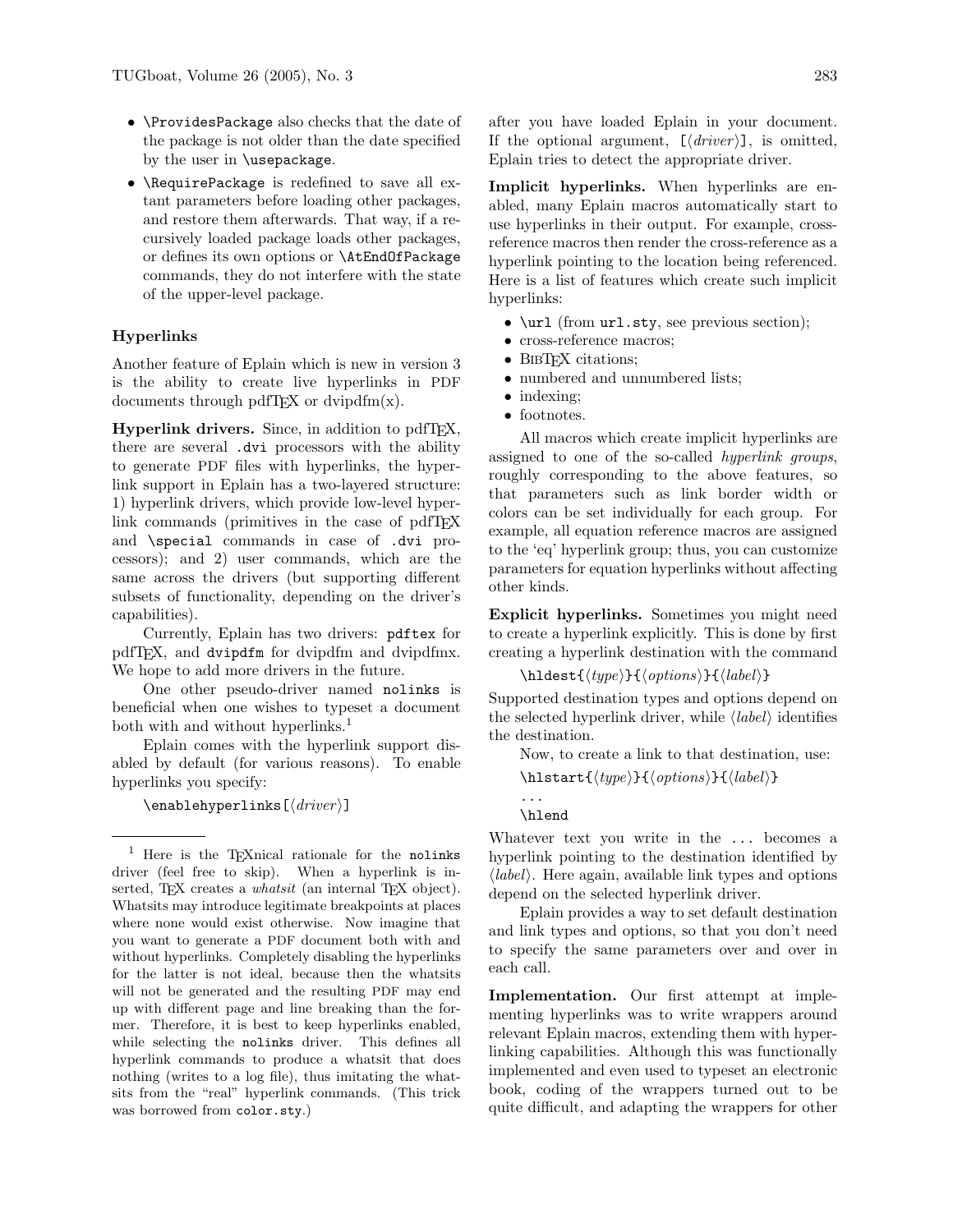projects would not have been an easy task. Even worse, many wrappers were fragile, in the sense that they were greatly relying on the internals of Eplain macro definitions; thus, they would have been hard to maintain in future versions.

The logical solution was to add the hyperlink capability directly into Eplain macros. Let's look briefly at the hyperlink implementation in Eplain.

Hyperlink macros in Eplain are structured so that it is relatively easy to add support for new hyperlink engines by writing a new driver. A new driver can be modeled on the existing ones, and, in short, should define macros with certain names so that the driver-independent hyperlink macros can detect the driver, plus define link and destination handlers for each of the types it supports.

Each driver defines default destination and link types and default values for the supported options, to use in the absence of user-specified values in a call to \hldest or \hlstart. Of course, these defaults can be overridden by the user. In addition, the user can set default options and types for each of the link and destination groups, which, when set, will override the global defaults.

Maintaining default options for destination and link groups is a little tricky. We don't want to define a macro per group per option to hold the value, because a lot of TEX's memory would be wasted just storing the names of those macros. Instead, for each destination or link group, a list of default options given by the user is saved as a comma-separated list of assignments in the form  $\langle option \rangle = \langle value \rangle$ . This list is consulted whenever a macro from the group needs to create a link or destination. If any option is missing from this list, a global default for this option (defined by the driver or specified by the user) is used.

#### An annotated example

Suppose we are using pdfT<sub>F</sub>X, have a figure we want to insert, scaled to fit our format, and we want to refer to this figure from the text via a cross-reference label. Also, we want to typeset a URL as a live hyperlink and a line of colored text.

Let's see how this can be done in Eplain. Consider the source file eplndemo.tex shown in Example 1, along with its output. Numbers at the beginning of the lines are not part of eplndemo.tex, they are merely to ease references in the comments to follow.

In order to compile eplndemo.tex, you will need the CTAN lion drawing by Duane Bibby, which you can download from [3]. Place the image

```
1. \input eplain
```

```
2.
```

```
3. \beginpackages
```

```
4. \usepackage{url}[2005/06/27]
```

```
5. \usepackage[dvipsnames]{color}
```

```
6. \usepackage{graphicx}
```

```
7. \endpackages
8.
```

```
9. \enablehyperlinks
```

```
10. \hlopts{bwidth=0}
```
- 11. \hlopts[url]{colormodel=named,%
- 12. color=OliveGreen}
- 13. \nopagenumbers
- 14. \def\figureword{fig.}
- 15.
- 16. \vbox{
- 17. \definexref{CTANlion}{1}{figure} 18. \noindent
- 19. \includegraphics[width=200pt]
- 20. {ctan\_lion\_350x350}
- 21.
- 22. \noindent Figure<sup>~1:</sup> lion in the archives.
- 23. }
- 24. \medskip 25.
- 26. See the lion in \ref{CTANlion}.
- 27.
- 28. Take me to \url{http://tug.org/eplain}. 29.
- 30. {\color[rgb]{0.3,0.3,0.3} Paint it gray.}
- 31.
- 32. \bye



Figure 1: lion in the archives.

See the lion in fig. 1. Take me to http://tug.org/eplain. Paint it gray.

Example 1: Eplain source file and output.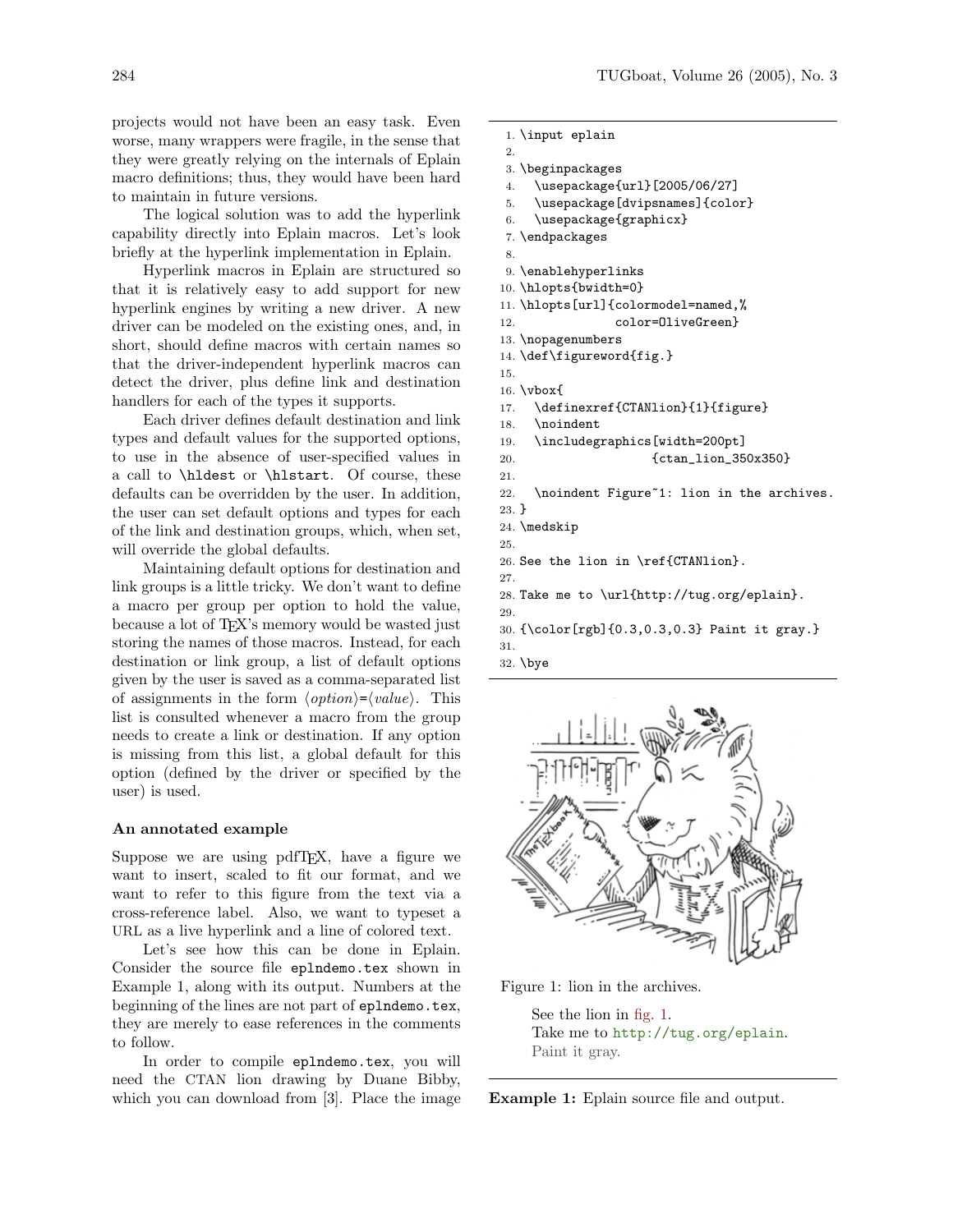file in the same directory with eplndemo.tex, and change to that directory. Now, to produce a PDF, run pdfT<sub>F</sub>X (twice):

pdftex eplndemo.tex pdftex eplndemo.tex

During the first run, Eplain will write the information about the cross-reference into eplndemo.aux, and during the second run this information will be read by Eplain to typeset the reference.

Now, let's see what all these commands mean.

- On line 1, we load Eplain.
- On lines 3–7, we load three LATFX packages.
	- url.sty provides the \url command to conveniently typeset a URL. We request that url.sty be the version from June 27, 2005, or later, because earlier versions had problems interacting with plain TEX.
	- color.sty provides support for colored text; all hyperlinks are automatically colored by Eplain when this package is loaded. We give the dvipsnames option because we want to use named colors from the dvips graphics driver.
	- Finally, we load graphicx.sty, for the macro \includegraphics.
- Recall that hyperlinks are off by default. Therefore, we enable them on line 9.
- On lines 10–12, we customize some hyperlink options.
	- First, we set the border width to 0 for all links, to omit the default boxes around links (we prefer colored links).
	- Next, we specify that all links in the url hyperlink group (meaning the \url command from  $ur1.sty$ ) should be colored using the named color OliveGreen. The default is the dark red shown in the \ref output.
	- The % at the end of line 11 prevents T<sub>F</sub>X from converting the end-of-line character into a space token. (We have short source lines simply because of TUGboat's narrow columns.)
- On line 13, we inhibit page numbering for this one-page document. (A plain TEX command.)
- On line 14, we define the output word for the cross-reference class figure. This word will be prepended by Eplain to references created via \ref (read on to see its use).
- Now comes the fun part! On lines 16–23, we create the figure with the CTAN lion image.
- We start by defining a symbolic label so that we can later refer to the figure with  $\ref{r}$ . The command \definexref on line 17 takes the following arguments:
	- The cross-reference label (CTANlion).
	- The reference text (1, the figure number). If you have many figures, you may want to use a count register to keep track of the current figure number, and to use its value here as the reference text.
	- The class of the label (figure). The label class determines the word placed by \ref in front of the reference text; recall that we've defined \figureword on line 14. (There is nothing magic about the name figure; Eplain just uses whatever is defined.)

In addition to the cross-reference label, \definexref creates a hyperlink destination with the same label.

- On lines 18–20, we use the **\includegraphics** command (from the package graphicx.sty [5]) to load the image, scaled to the width of 200 pt, and place it in a paragraph of its own, without indentation (\noindent).
- On line 22, we put the figure's caption underneath the image.
- Now let's typeset some hyperlinks. First, we use the \ref cross-reference command (line 26) to refer to the figure using our chosen crossreference label (CTANlion). Eplain automatically inserts the label's class word (fig., defined on line 14) as part of the link (to make sure the reader does not have to aim too hard).
- Let's now point somewhere outside our document; the Eplain home page seems a good target. On line 28, we use the \url command from url.sty. Remember that we have customized the color of url hyperlinks on lines 11 and 12, so it will be rendered with a color different from the default dark red.
- Finally, we produce a line of colored text on line 30. We use the \color command from color.sty, specifying an exact RGB color 0.3,0.3,0.3 (which results in gray). To limit the effect of the color command to this single line, we enclose the command and the text in a group.
- On line 32, we say good-bye to T<sub>E</sub>X.

Additional example documents are available from http://tug.org/eplain/demo.